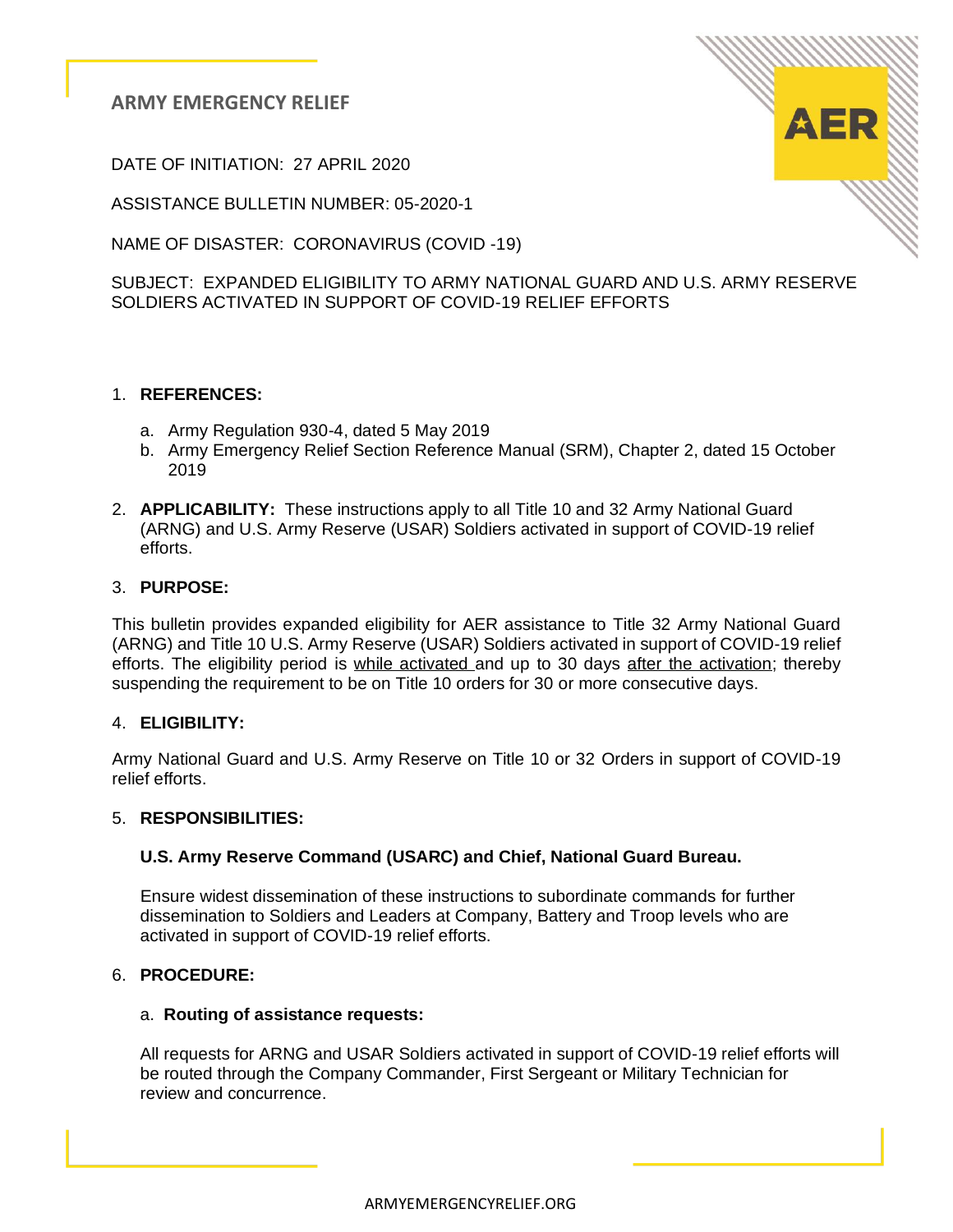### b. **ARNG and USAR Soldiers or eligible Family Member with Special Power of Attorney (SPOA).**

- 1) Inform the Company Commander, First Sergeant or Military Technician when a valid financial need exists for a basic living expense or personal transportation.
- 2) Electronically forward all required AER application information and supporting documentation listed in paragraph 6, c(9) below to the Unit COC or Military Technician for review, validation and signature.

### c. **Company Commander, First Sergeants or Military Technicians:**

- 1) Gain an understanding of what has occurred to cause a valid financial need.
- 2) Complete Budget Planning Sheet, AER Form 57, and review the Soldier and Spouse (if applicable) incomes source to determine the overall financial situation.
- 3) Review billing statements and estimates for basic living expenses and/or personal transportation costs to determine the exact financial needs.
- 4) Ensure the Soldier completes an AER Form 770, Application for AER Assistance, Exception to Policy for Eligibility, itemizing the specific needs in block 24.
- 5) After Soldier completes AER Form 770, review, date and sign the application in blocks 29 (a-h).
- 6) Ensure Soldier complete AER 575, Electronic Funds Transfer Form.
- 7) **Certify the Soldier is in "good standing" and has at least 24 months remaining on his/her reserve component commitment. A certifying statement is required to be written in block 29b of AER Form 770.**
- 8) Contact the nearest Army AER Section, or other service Military Aid Society (Air Force, Navy/Marine Corps or Coast Guard) for application processing instructions based on social distancing guidelines, if within a 50-mile commuting radius.
- 9) Forward the AER application with supporting documentation to the nearest AER Section or Military Aid Society Office for evaluation and assistance consideration, if applicable:
	- Completed AER Form 770, Application for Financial Assistance, Exception to Policy for Eligibility
	- Completed AER Form 57, AER Budget Planning Sheet (BPS)
	- Completed AER Form 575, AER Electronic Funds Transfer (EFT) Authorization
	- Leave and Earning Statement (LES) and other earning statements for the Soldier and Spouse, as applicable.
	- Billing statements / estimates for basic living expenses and/or personal transportation needs.
	- Orders for current period of service specifying activation for COVID-19 support.
	- Trustee approval letter (if under bankruptcy)
	- Special Power of Attorney (SPOA) or Allotment Authorization (AER Form 55) when a Spouse with SPOA is requesting assistance on the Soldiers behalf when unavailable.
- 10) If outside of a 50-mile commuting radius of any military installation Soldiers and Leaders should request a secure DoD Safe link to transmit application information by emailing covidrelief@aerhq,org. Upon receipt of the link, the AER application and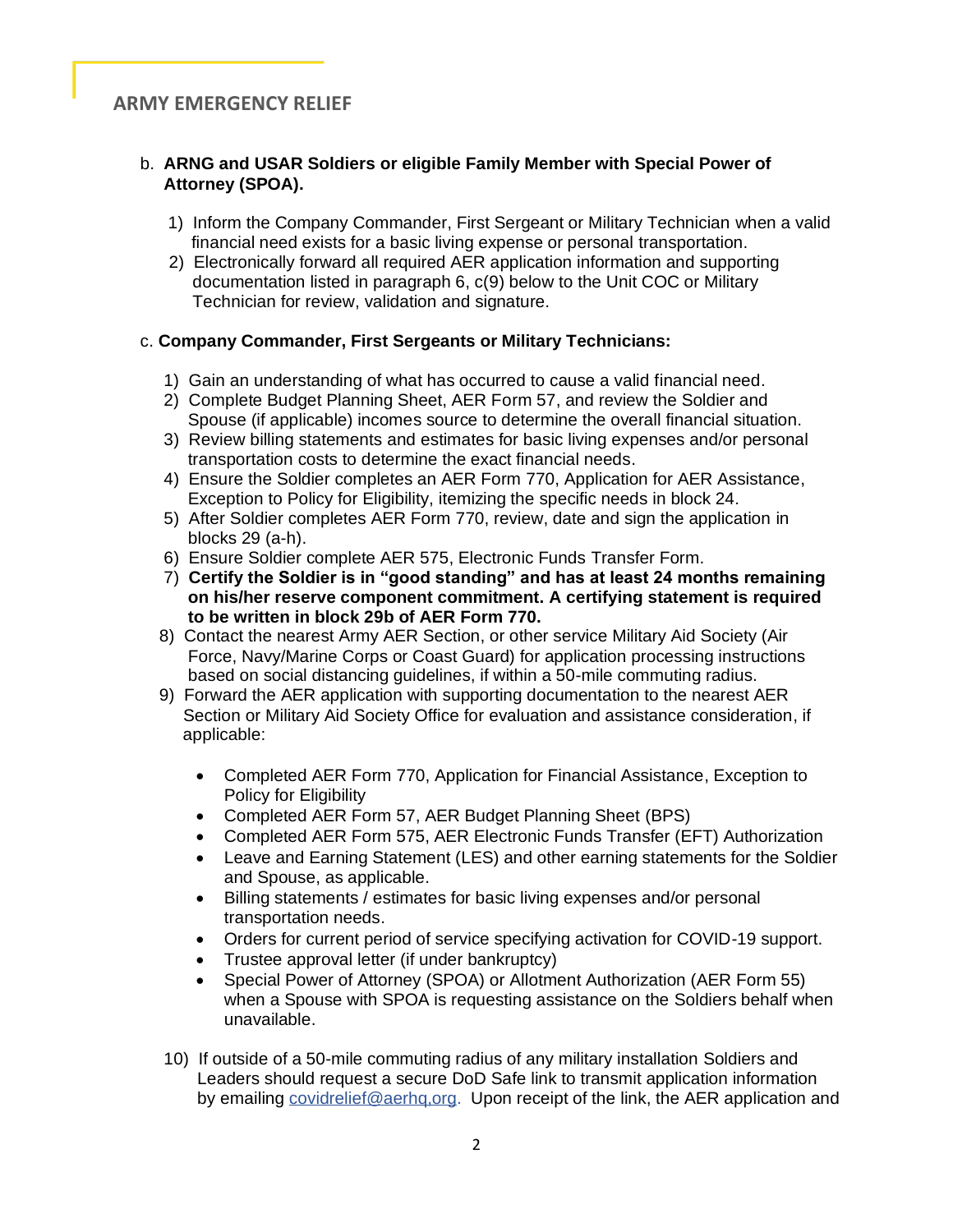all supporting documentation should be sent to covidrelief@aerhq,org for review, evaluation and assistance decision.

- **NOTE: a. Unit Leaders, Soldiers and Family members will ensure documents containing Personally Identifiable Information (PII) are only transmitted electronically through a secure means, i.e. encrypted email, DoD Safe secure portal or other secure means.**
	- **b. A secure link can be requested from the local AER Officer or HQ AER to securely transmit documents containing PII.**

### d. **AER Officers.**

- 1) Receive, evaluate and process ARNG and USAR Soldier assistance requests for basic living and transportation needs in accordance with these guidelines.
- 2) Provide instructions on how to process AER assistance request electronically in accordance with these guidelines when "face to face" interaction is restricted for AER Staff members.
- 3) Upon request from ARNG and USAR Soldiers and Leaders, send a secure link to **SEND** and **RECEIVE** application data securely via the DoD Safe portal.
- 4) Assist ARNG and USAR Soldiers and Leaders as necessary to verify costs for valid basic living and transportation needs.
- 5) Input application information into netFORUM and forward to HQ AER as appropriate for an assistance decision and/or further processing IAW AER Bulletin 05-2020.

### 7. **GENERAL GUIDELINES:**

- a. Assistance will be provided as a Loan, Grant or combination of both.
- b. Assistance will only be considered for the basic living expense and personal transportation needs listed below.

#### **Basic Living Expenses**

- Rent, initial deposit, mortgage
- Temporary lodging due to homelessness
- Utilities
- Food

#### **Personal Transportation**

- Maintenance and repair of a car
- Monthly car payment
- Insurance and deductible
- Rental vehicle (due to repair or emergency)
- **Fuel**

c. Repayment can be deferred up to 60 days to allow time for receipt of pay and allowances.